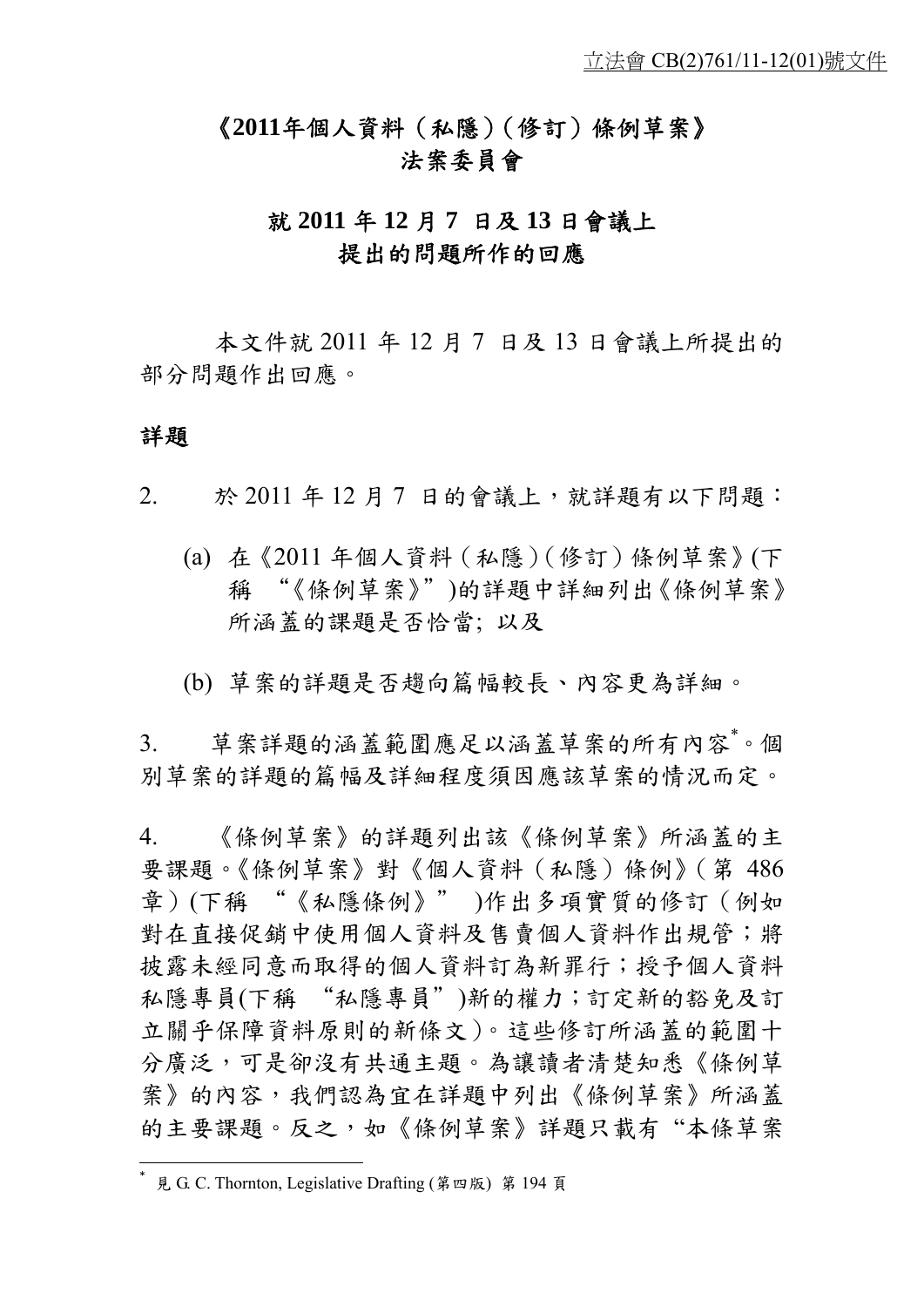旨在修訂《個人資料(私隱)條例》" 的概括陳述,對讀者 了解《條例草案》的內容沒有幫助。

5. 為讓讀者更容易理解《條例草案》提出的立法建議,《條 例草案》末的摘要說明的內容亦按照詳題中所載課題的次序 排列,而非按照條文的次序排列。

## 第 **2** 條

- 6. 於 2011 年 12 月 7 日的會議上,就第 2 條有以下問題:
	- (a) 把 "data"由複數名詞轉作不可數的集合名詞使用是 否恰當; 以及
	- (b) 使用"rule of law" (法律規則) 一詞是否恰當。

7. 在拉丁語中,"data" 是 datum 的複數形式;在英語 中,特別是在科學領域,"data" 仍作此用法。不過,在非科 學領域,這字現時多作不可數名詞用(類似"information"一 字),後面跟單數動詞。這用法已廣為接納,被視為標準英語 (見The Concise Oxford Dictionary (第十一版) (修訂) 2006)。 "Personal data" 一詞在不少英語媒體和公司/政府的通信中 作不可數名詞用,後面跟單數動詞。

8. 為反映以"data" 作不可數名詞在當代日漸成為主流 用法,我們認為將《私隱條例》中的相關動詞轉為單數形式 是可取的做法。

9. "Rule of law"一詞有多個涵義。"Rule of law"(法治)指 執政者須依法管治(而非漫無準則任意管治)及人人皆須守法 的法律原理。"Rule of law"(法律規則)則指處理個別法律問題 的判決或原則。在《條例草案》中,"rule of law"具有後者的 涵義(見建議的第 35R(4)(b)及 66A(5)條),其定義是參照《電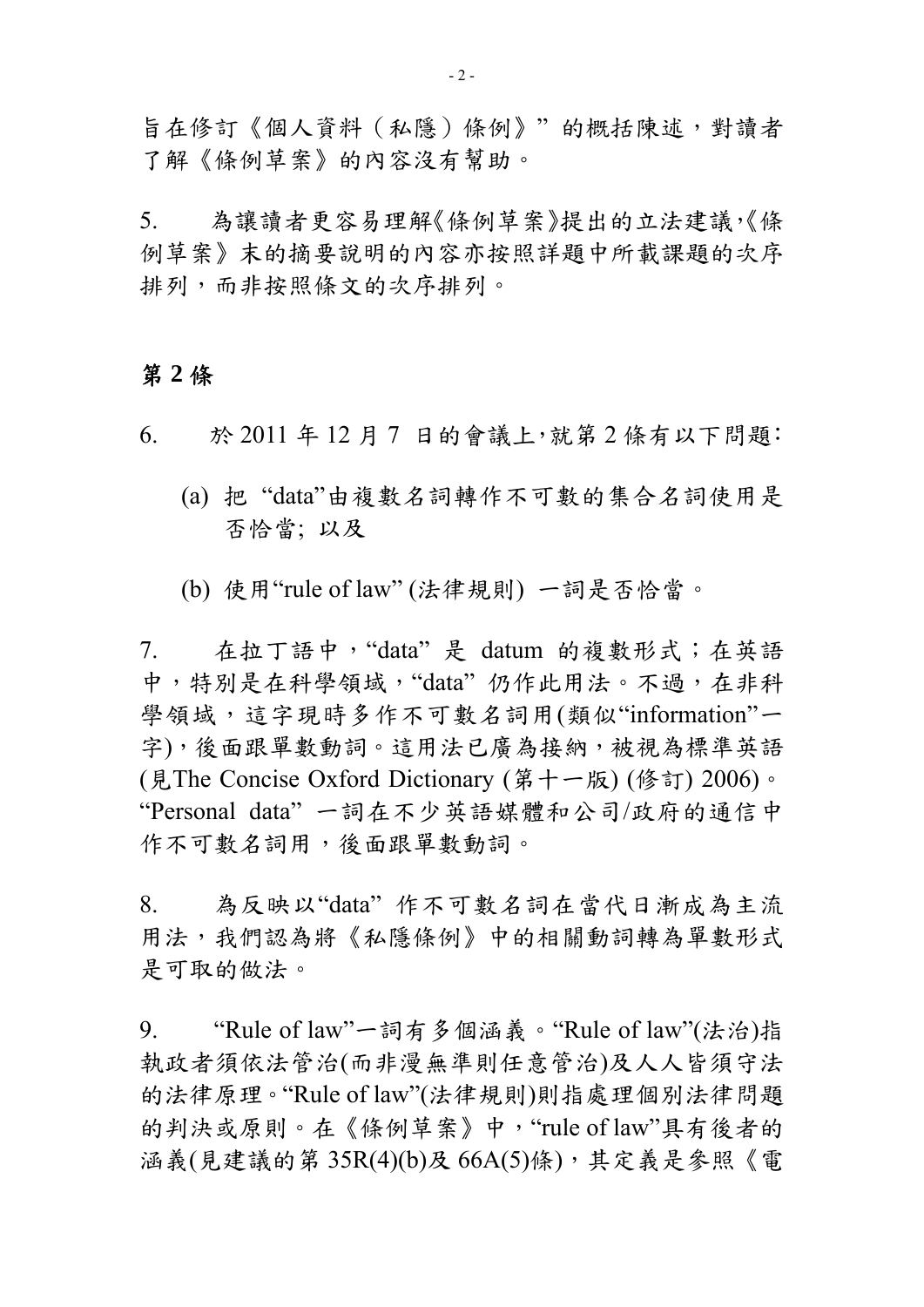子交易條例》(第553章)第2條中關於"法律規則"的定 義而草擬的。

10. 其他司法管轄區的法例常用 "rule of law"一詞涵蓋 處理法律問題的判決及原則。舉例說,新西蘭的 Privacy Act 1993 (該條例是關於資料保障的)及英國的 Data Protection Act 1998 (該條例是關於資料保障的)的條文均有提述該詞。 有關條文見附件一。

11. 該詞在香港的法例中亦常用以指處理法律問題的判決 或原則。附件二載列了其中一些例子。

## 第 **11A** 條

12. 於 2011 年 12 月 13 日的會議上,就第 11A 條,政府當 局被要求:

- (a) 提供建議的第 11A 條所載的豁免條文的參考條文; 以及
- (b) 解釋該建議條文與《申訴專員條例》(第 397 章)第 18A 條的分別。

13. 新建議的第 11A 條是參照《性別歧視條例》(第 480 章)第 68 條草擬的(見附件三)。該兩條條文(即新建議的《私 隱條例》第 11A 條以及《性別歧視條例》第 68 條)的第(1) 款均訂明獲僱用或聘用以執行私隱專員或平等機會委員會 的職能的人,不會就在真誠執行該等職能的過程中作出或沒 有作出的事情而招致民事法律責任。該兩條條文的第(2)款訂 明私隱專員或平等機會委員會,作為法團,為該作出或沒有 作出的事情而須負上的民事法律責任不受影響。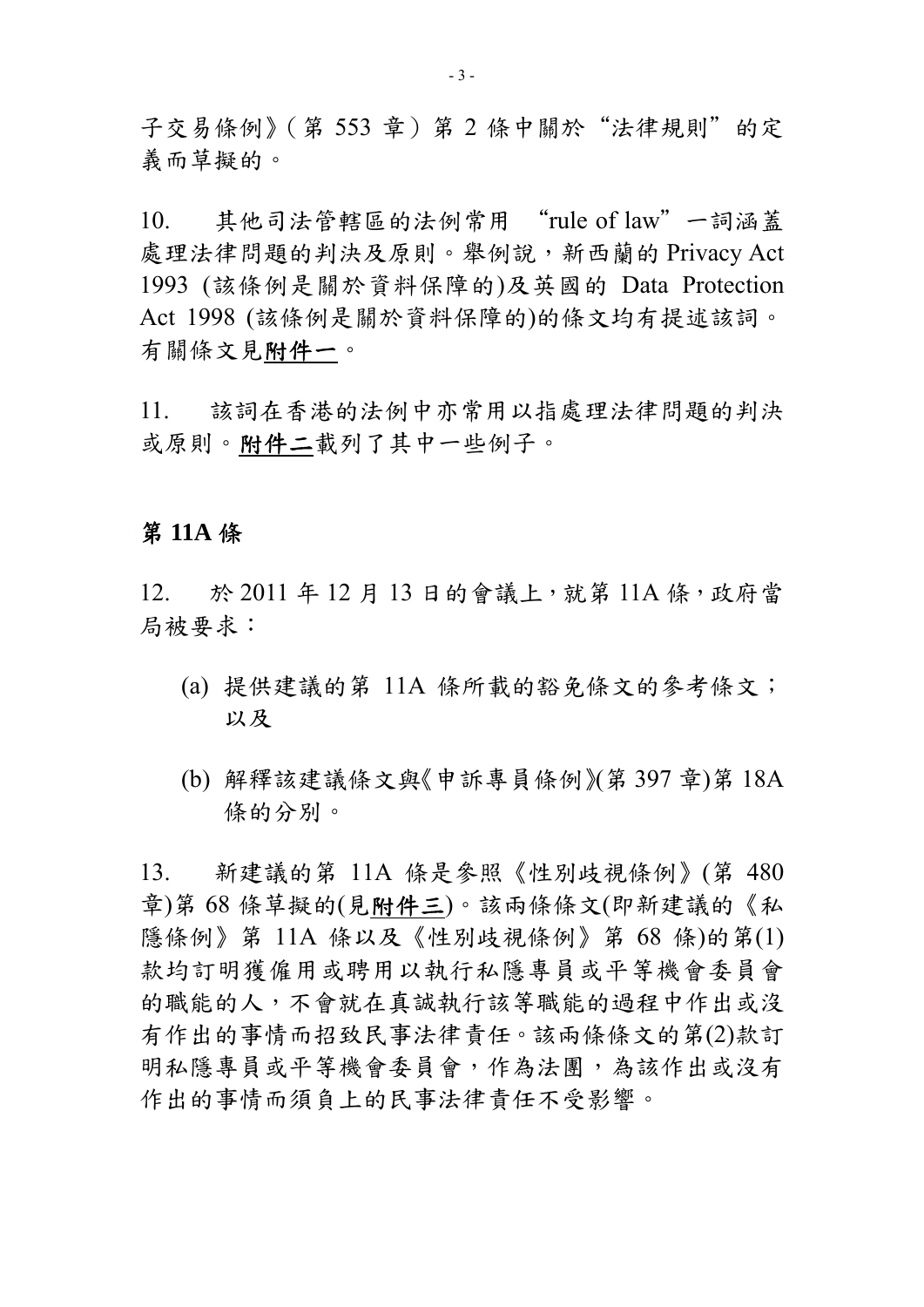14. 在《私隱條例》下,"專員"一詞指作為單一法團的"個 人資料私隱專員"的職位,亦指獲委任擔任該職位的個人。為 清晰起見,新建議的第 11A 條第(1)及(2)款分別提述"獲委任 為專員的人"及"專員作為單一法團"。

15. 《申訴專員條例》(第 397 章)第 18A 條(見附件四)就 本意是真誠執行該條例下的職能而作出或不作出的作為,所 招致的個人民事法律責任訂立豁免條文,然而該條並無明文 述明申訴專員(作為單一法團)是否負有法律責任。為清晰述 明建議的第 11A(1)條不影響私隱專員(作為單一法團)的民事 法律責任,宜在第 11A 條中加入第(2)款,以作說明。

# 第 **18** 條

16. 於 2011 年 12 月 13 日的會議上,就第 18 條有以下問 題:

> 新建議的第 18(5)條的英文本中"having the data user – (a) informing the person whether the data user holds any personal data which is the subject of the request; and (b) if applicable, supplying a copy of the data."這語 句是否應予檢討。

17. 我們將會提出一項委員會審議階段修正案,將新建議 的第 18(5)條英文本中的有關語句修訂為"having the data user – (a) inform the person whether the data user holds any personal data which is the subject of the request; and (b) if applicable, supply a copy of the data."。

18. 我們將會另外就其他提出的問題作出回應。

# 政制及內地事務局

律政司

**2012** 年 **1** 月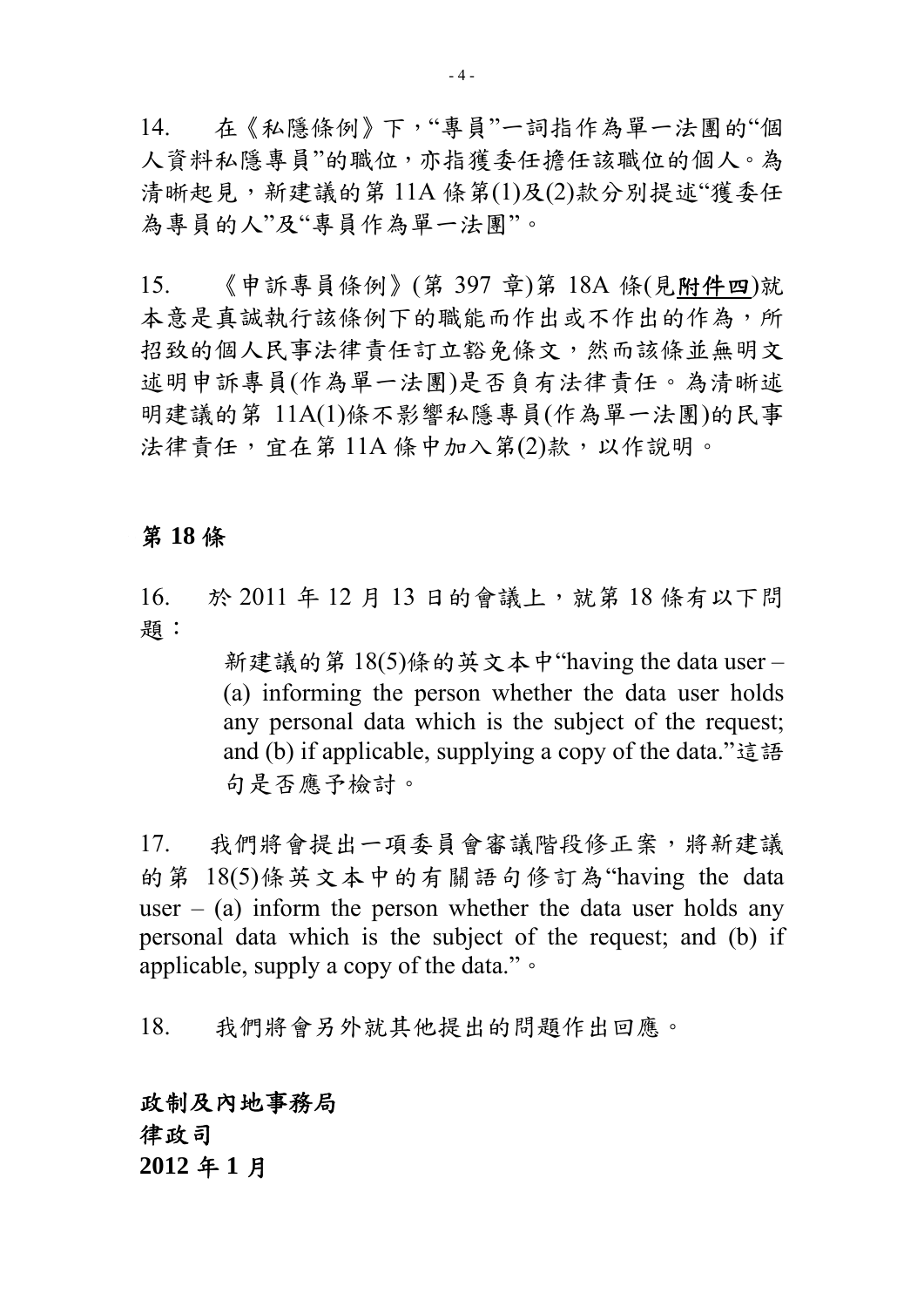附件一

# 其他司法管轄區的法例條文中 載有**"rule of law"**一詞的例子 **(**只有英文文本**)**

#### **Privacy Act 1993 (New Zealand)**

### **20. Powers relating to declaratory judgments**

(2) In respect of any matter referred to the Proceedings Commissioner under subsection (1), the Proceedings Commissioner shall, notwithstanding anything to the contrary in the Declaratory Judgements Act 1908 or any other enactment or rule of law, have sufficient standing to institute proceedings under that Act whether or not the matter is one within his or her own functions and powers under this Act or under the Human Rights Commission Act 1977.

#### **100. Use of results of information matching programme**

(1) Subject to any other enactment or rule of law that limits or restricts the information that may be taken into account in taking adverse action against an individual, any specified agency that is involved in an authorised information matching programme may take adverse action against an individual on the basis of any discrepancy produced by that programme.

#### **119. Exclusion of public interest immunity**

- (1) Subject to subsection (2), the rule of law which authorises or requires the withholding of any document, or the refusal to answer any question, on the ground that the disclosure of the document or the answering of the question would be injurious to the public interest shall not apply in respect of—
	- (a) any investigation by or proceedings before the Commissioner or the Tribunal under this Act; or
	- (b) any application under section 4(1) of the Judicature Amendment Act 1972 for the review of any decision under this Act:—

but not so as to give any party any information that he or she would not, apart from this section, be entitled to.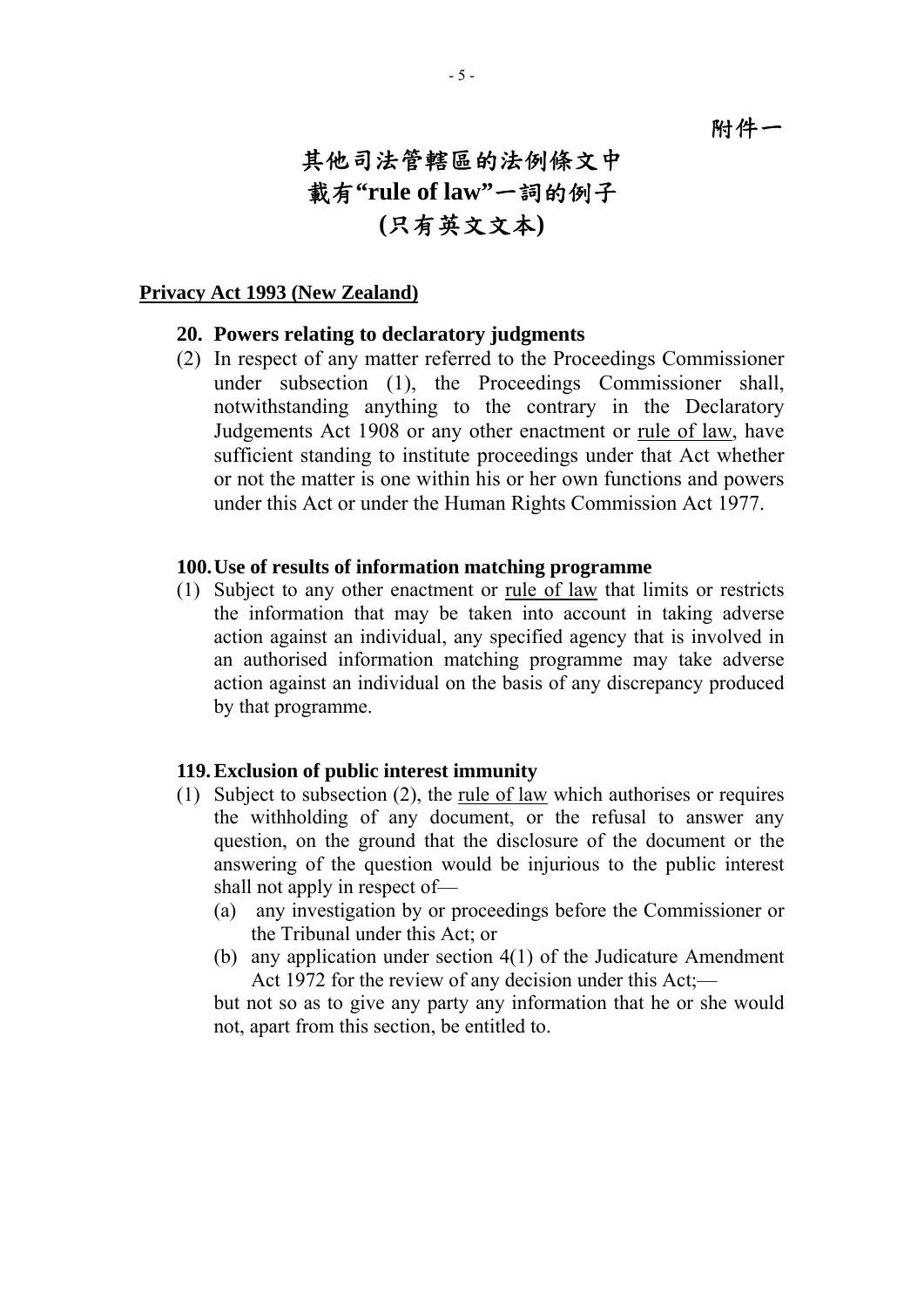## **Data Protection Act 1998 (United Kingdom)**

## **35. Disclosures required by law or made in connection with legal proceedings etc.**

(1) Personal data are exempt from the non-disclosure provisions where the disclosure is required by or under any enactment, by any rule of law or by the order of a court.

## **55. Unlawful obtaining etc. of personal data**

- (2) Subsection (1) does not apply to a person who shows—
	- (a) that the obtaining, disclosing or procuring—
		- (i) was necessary for the purpose of preventing or detecting crime, or
		- (ii) was required or authorised by or under any enactment, by any rule of law or by the order of a court,

### **56. Prohibition of requirement as to production of certain records**

- (3) Subsections (1) and (2) do not apply to a person who shows—
	- (a) that the imposition of the requirement was required or authorised by or under any enactment, by any rule of law or by the order of a court, or

### **58. Disclosure of information**

No enactment or rule of law prohibiting or restricting the disclosure of information shall preclude a person from furnishing the Commissioner or the Tribunal with any information necessary for the discharge of their functions under this Act.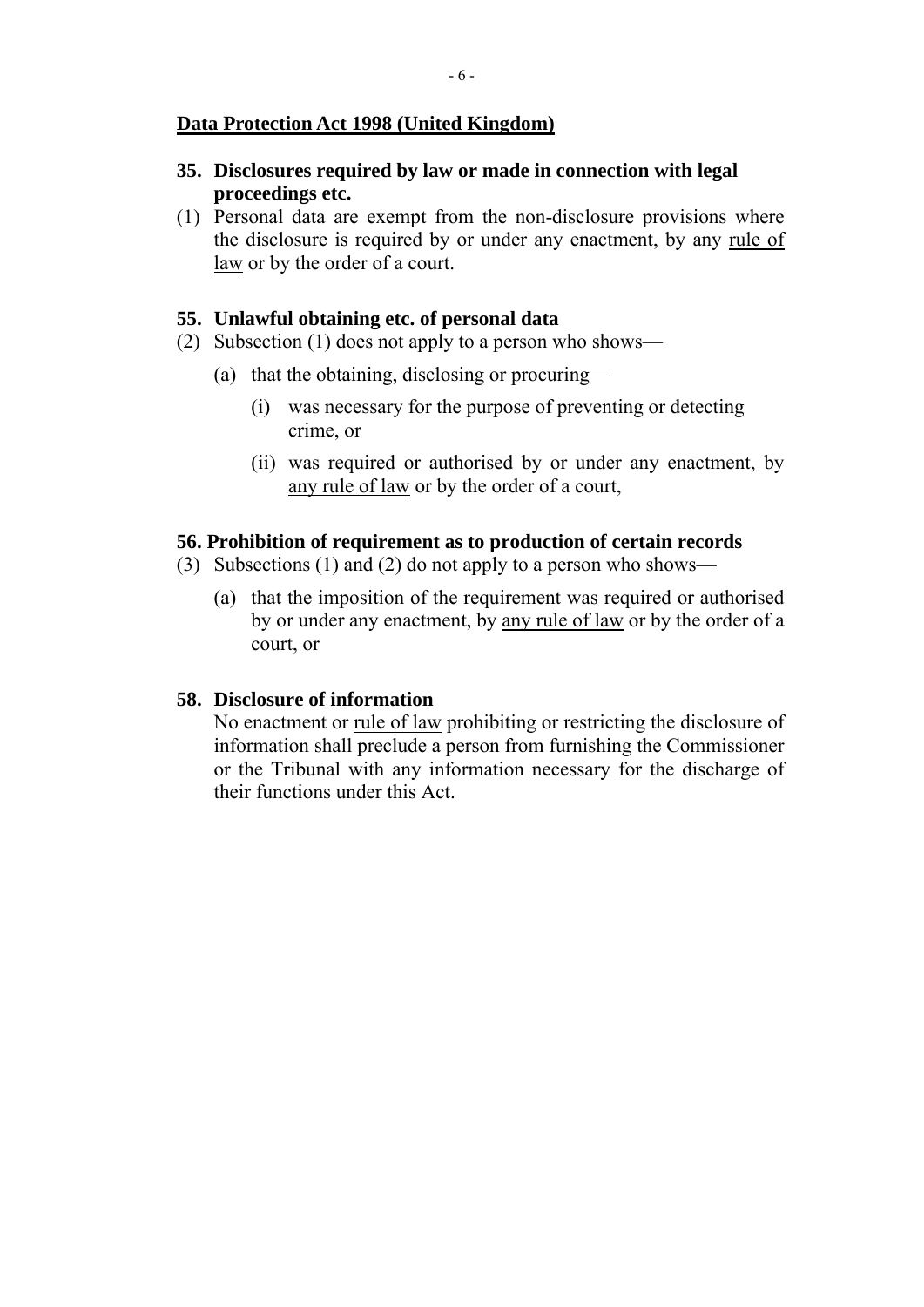## 附件二

# 香港法例條文中 載有"法律規則"一詞的例子

受託人條例(第29章)第27(1)條

(1) 即使任何法律規則或衡平法規則有相反規定,任何受託人仍 可用授權書,將其單獨或連同其他人作為受託人而歸屬予他的所有或 任何信託、權力及酌情決定權的執行或行使轉委他人,為期不超過12 個月。

#### 防止賄賂條例(第201章)第22條

即使任何條例、法律規則或慣例有相反規定,在因第II部所訂罪 行而進行的法律程序中,不得單以證人或他人代證人向被控人支付或 交付任何利益為理由,或單以被控人或他人代被控人向證人支付或交 付任何利益為理由(視屬何情況而定),將該證人視作從犯。

#### 領養條例(第290章)第16(1)條

(1) 儘管有任何法律規則,在作出領養令的日期之前藉經簽立的 遺囑或遺囑更改附件而作出的財產處置,就第15條的施行而言,不得 僅由於該遺囑或遺囑更改附件經由一份在該日期之後簽立的遺囑更 改附件所確認,而視為在該日期之後作出。

### 植物品種保護條例(第490章)第33(1)條

(1) 即使任何法律規則有相反的規定,上訴人可由律師代表或親 自根據本部在法院展開和進行上訴。

### 商標條例(第559章)第70(1)條

(1) 在不損害任何法律規則的原則下,並在不損害本條例中規定 處長須聆聽在他席前進行的法律程序的任何一方陳詞或須給予該方 陳詞的機會的條文的原則下,處長在根據本條例或《規則》就任何事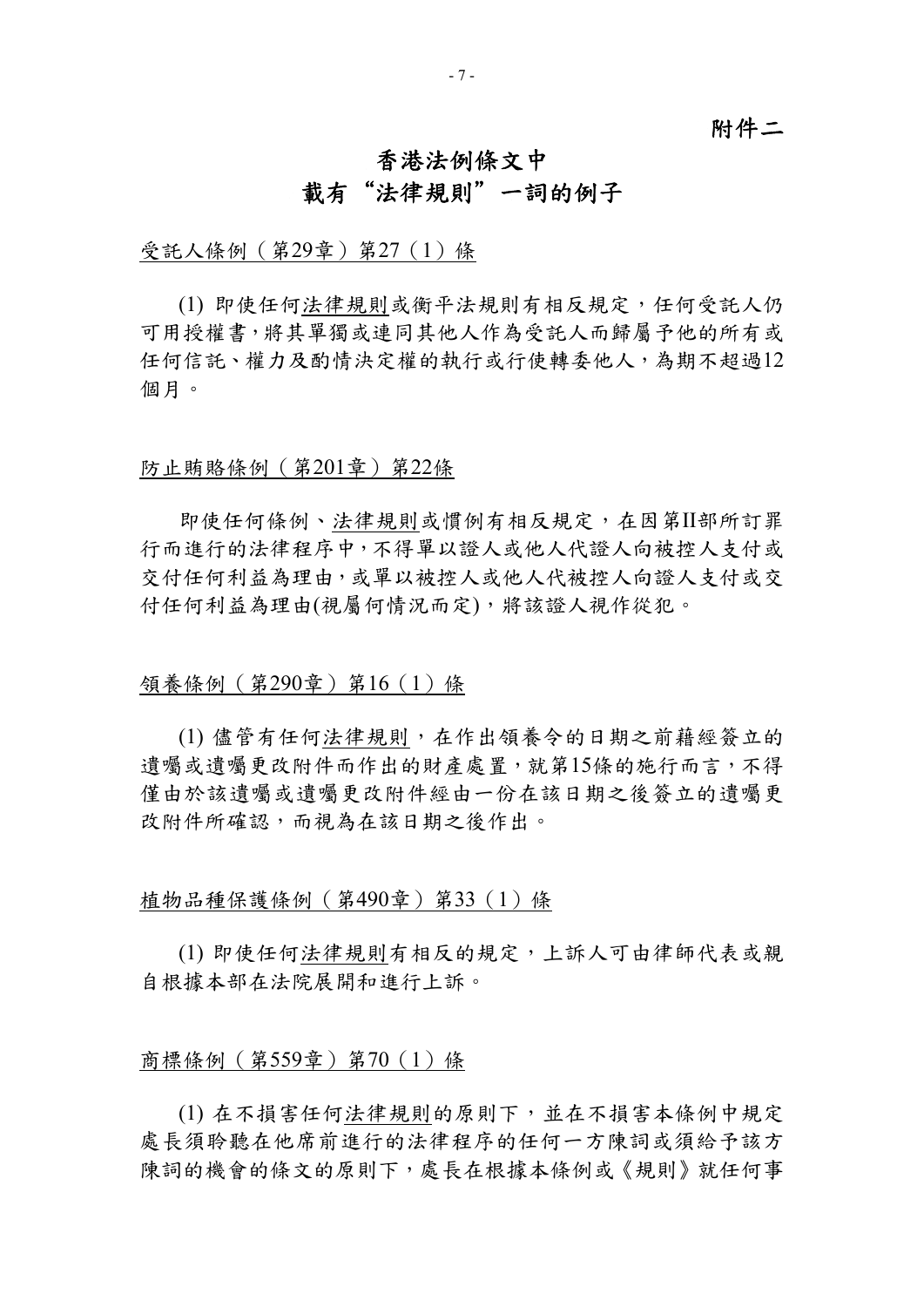宜作出對或可能對在他席前進行的法律程序的任何一方不利的決定 前,須給予該方陳詞的機會。

#### 證券及期貨條例(第571章)第54(1)條

- $(1)$   $\frac{1}{2}$ 
	- (a) 在香港以外地方行使在破產清盤法下的司法管轄權的法 院作出任何命令;或
	- (b) 在該地方獲委任以根據當地破產清盤法執行職能的人作 出任何作為,

而按本條例所訂立或根據本條例訂立的條文,香港的法院或有關人員 是禁止作出該命令或作為的,則法院不得依據任何成文法則或法律規 則,承認該命令或作為,或將它付諸執行。

#### 村代表選舉條例(第576章)第60(2)條

(2) 儘管有任何其他成文法則或法律規則的規定,本部仍具有效 力。

# 土地業權條例(第585章)第56條

如有任何法律規則訂明為有效地享用地役權而需要的附屬權 利,是該地役權的授予或保留的默示權利,則本條例不得解釋為更改 該等法律規則。

### 非應邀電子訊息條例(第593章)第57(8)條

(8) 為免生疑問,本條並不影響、限制或減免根據任何其他成文 法則或法律規則賦予或施加於任何人的任何權利、特權、義務或法律 責任。

#### 仲裁條例(第609章)第22(2)條

(2) 如某實質權利或義務憑藉任何成文法則或法律規則,因有人 死亡而終絕, 第(1)款並不影響該法則或規則的實施。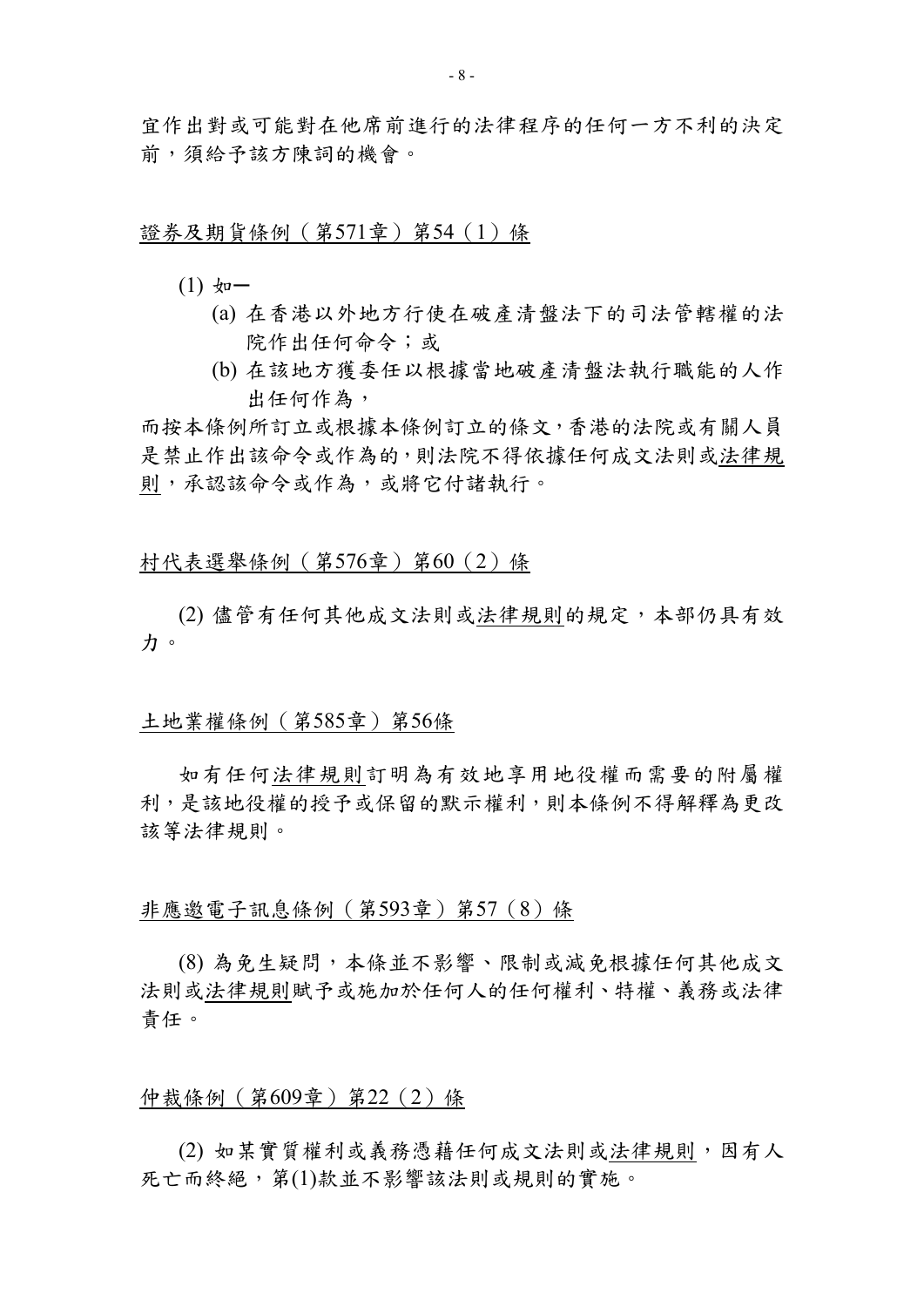# 附件三

# 《性別歧視條例》**(**第**480**章**)** 第**68**條

(1) 任何本款所適用的人,如在執行(或其意是執行)根據本條例委 予委員會的任何職能的過程中,或在行使(或其意是行使)根據本條例 賦予委員會的任何權力的過程中,作出任何作為或犯有任何錯失,只 要該人是以真誠行事,即無須為該等作為或錯失負上支付損害賠償的 個人法律責任。

(2) 根據第(1)款就任何作為或錯失而給予該款所適用的人的保 障,在各方面均不影響委員會為該項作為或錯失所負的法律責任。

- (3) 第(1)款適用於以下人士 ─
	- (a) 委員會或小組委員會的任何成員;
	- (b) 委員會任何僱員;
	- (c) 任何調解人。